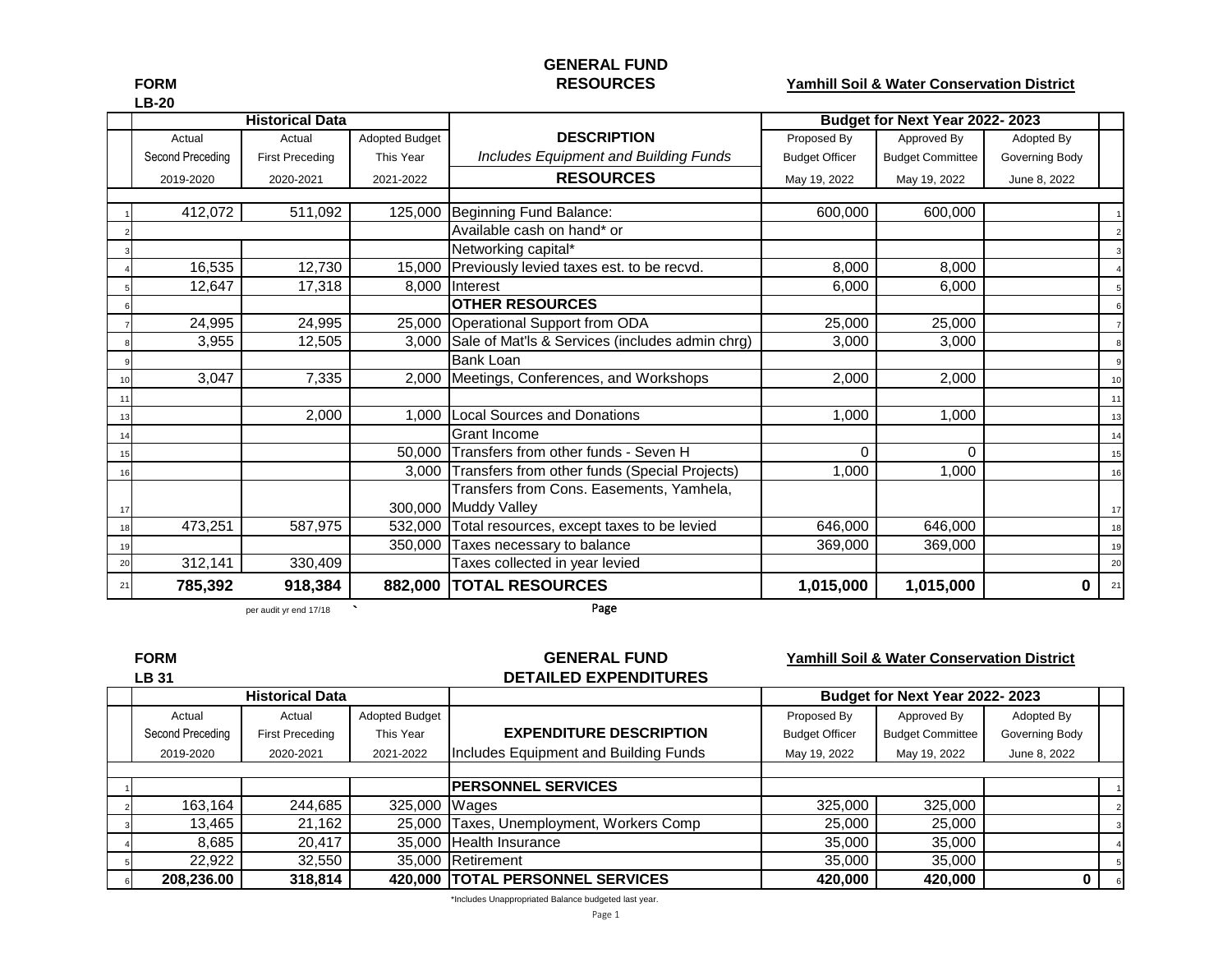#### **FORM GENERAL FUND Yamhill Soil & Water Conservation District LB 31 DETAILED EXPENDITURES**

|    |                    | <b>Historical Data</b> |                       |                                                    |                       | Budget for Next Year 2022-2023 |                |    |
|----|--------------------|------------------------|-----------------------|----------------------------------------------------|-----------------------|--------------------------------|----------------|----|
|    | Actual             | Actual                 | <b>Adopted Budget</b> |                                                    | Proposed By           | Approved By                    | Adopted By     |    |
|    | Second Preceding   | <b>First Preceding</b> | This Year             | <b>EXPENDITURE DESCRIPTION</b>                     | <b>Budget Officer</b> | <b>Budget Committee</b>        | Governing Body |    |
|    | 2019-2020          | 2020-2021              | 2021-2022             | Includes Equipment and Building Funds              | May 19, 2022          | May 19, 2022                   | June 8, 2022   |    |
|    |                    |                        |                       | <b>MATERIALS AND SERVICES</b>                      |                       |                                |                |    |
|    | $\overline{2,039}$ | 486                    | 3,000                 | Banking - Service Charges - Operating Costs        | 3,000                 | 3,000                          |                |    |
|    | 13,166             | 33,002                 |                       | 50,000 Contract Services                           | 50,000                | 50,000                         |                |    |
|    | 2,684              | 5,684                  |                       | 5,000 Office Supplies                              | 7,500                 | 7,500                          |                |    |
| 10 | 352                | 174                    |                       | 2,000 Project Supplies                             | 1,500                 | 1,500                          |                | 10 |
| 11 | 4,194              | 2,203                  |                       | 5,000 Meetings, Conferences, and Workshops         | 5,000                 | 5,000                          |                | 11 |
| 12 | 5,168              | 8,756                  |                       | 7,000 Organizational Dues                          | 10,000                | 10,000                         |                | 12 |
| 13 |                    |                        | 20,000 Rent           |                                                    | 20,000                | 20,000                         |                | 13 |
| 14 | 916                | 1,192                  |                       | 5,000 Telephone                                    | 4,000                 | 4,000                          |                | 14 |
| 15 | 12,518             | 12,080                 |                       | 15,000 Insurance & Fidelity Bond                   | 17,000                | 17,000                         |                | 15 |
| 16 | 5,972              | 6,530                  |                       | 7,000 Public I & E Services & Publications         | 10,000                | 10,000                         |                | 16 |
| 17 | 8,000              | 8,000                  | 12,000 Audit          |                                                    | 12,000                | 12,000                         |                | 17 |
| 18 |                    |                        |                       | Miscellaneous (discontinued)                       |                       |                                |                | 18 |
| 19 | 3,813              | 667                    |                       | 12,000 Vehicle Expense                             | 12,000                | 12,000                         |                | 19 |
| 20 | 3,041              | 2,242                  |                       | 6,000 Newsletter and Report Production             | 6,000                 | 6,000                          |                | 20 |
| 21 | 675                | 229                    |                       | 1,000 Agency/Permit Fees                           | 1,000                 | 1,000                          |                | 21 |
| 22 | 618                | 2,634                  |                       | 2,000 Awards and Recognition                       | 3,000                 | 3,000                          |                | 22 |
| 23 | 458                | 202                    |                       | 7,000 Travel - conferences, training, registration | 7,000                 | 7,000                          |                | 23 |
| 24 | 2,450              | 1,402                  |                       | 6,000 Travel - mileage                             | 6,000                 | 6,000                          |                | 24 |
| 25 | 66,064             | 85,483                 |                       | 165,000 TOTAL MATERIALS AND SERVICES               | 175,000               | 175,000                        | 0              | 25 |
| 26 |                    |                        |                       |                                                    |                       |                                |                | 26 |
| 27 |                    |                        |                       | <b>CAPITAL OUTLAY (Equipment)</b>                  |                       |                                |                | 27 |
| 28 |                    | 5,688.00               |                       | 20,000 Computers, building, land improvements      | 15,000                | 15,000                         |                | 28 |
| 29 |                    | 2,157.00               |                       | 30,000 Field Equipment                             | 40,000                | 40,000                         |                | 29 |
| 30 |                    | 7,845.00               |                       | 50,000 TOTAL CAPITAL OUTLAY                        | 55,000                | 55,000                         | 0              | 30 |
| 31 |                    |                        |                       |                                                    |                       |                                |                | 31 |
| 32 |                    |                        |                       | TRANSFERS, CONTINGENCY, DEBT SERVICE               |                       |                                |                | 32 |
| 33 |                    |                        |                       | 0 Debt Service                                     | $\mathbf 0$           | $\mathbf 0$                    |                | 33 |
| 34 |                    |                        |                       | 100,000 Contingency                                | 100,000               | 100,000                        |                | 34 |
| 35 |                    |                        |                       | 35,000 Transfer to Yamhill Oaks Property Fund      | 100,000               | 125,000                        |                | 35 |
| 36 |                    |                        |                       | 0 Transfer to Conservation Easement Fund           | $\Omega$              | 0                              |                | 36 |
| 37 |                    |                        |                       | 5,000 Transfer to Special Projects                 | 10,000                | 10,000                         |                | 37 |
| 38 |                    |                        |                       | 1,000 Transfer to Turner Creek Property Fund       |                       |                                |                | 38 |
| 40 |                    |                        |                       | 6,000 Transfer to Miller Woods Fund                | 5,000                 | 5,000                          |                |    |
| 42 | 0.00               | 300,000.00             |                       | 0 Transfer to Muddy Valley Fund                    | $\Omega$              | $\Omega$                       | 0              | 42 |
| 43 |                    | 300,000.00             |                       | 147,000 TOTAL TRANSFERS & CONTINGENCIES            | 215,000               | 240,000                        | 0              | 43 |
| 44 |                    |                        |                       |                                                    |                       |                                |                | 44 |
| 45 | 274,300            | 712,142                |                       | 782,000 TOTAL EXPENDITURES                         | 865,000               | 890,000                        | $\mathbf 0$    | 45 |
| 46 |                    |                        |                       | 100,000 unappropriated ending fund balance         | 150,000               | 125,000                        |                | 46 |
| 47 | 274,300            | 712,142                |                       | 882,000 TOTAL REQUIREMENTS                         | 1,015,000             | 1,015,000                      | $\mathbf 0$    | 47 |
|    |                    |                        |                       | Page 2                                             |                       |                                |                |    |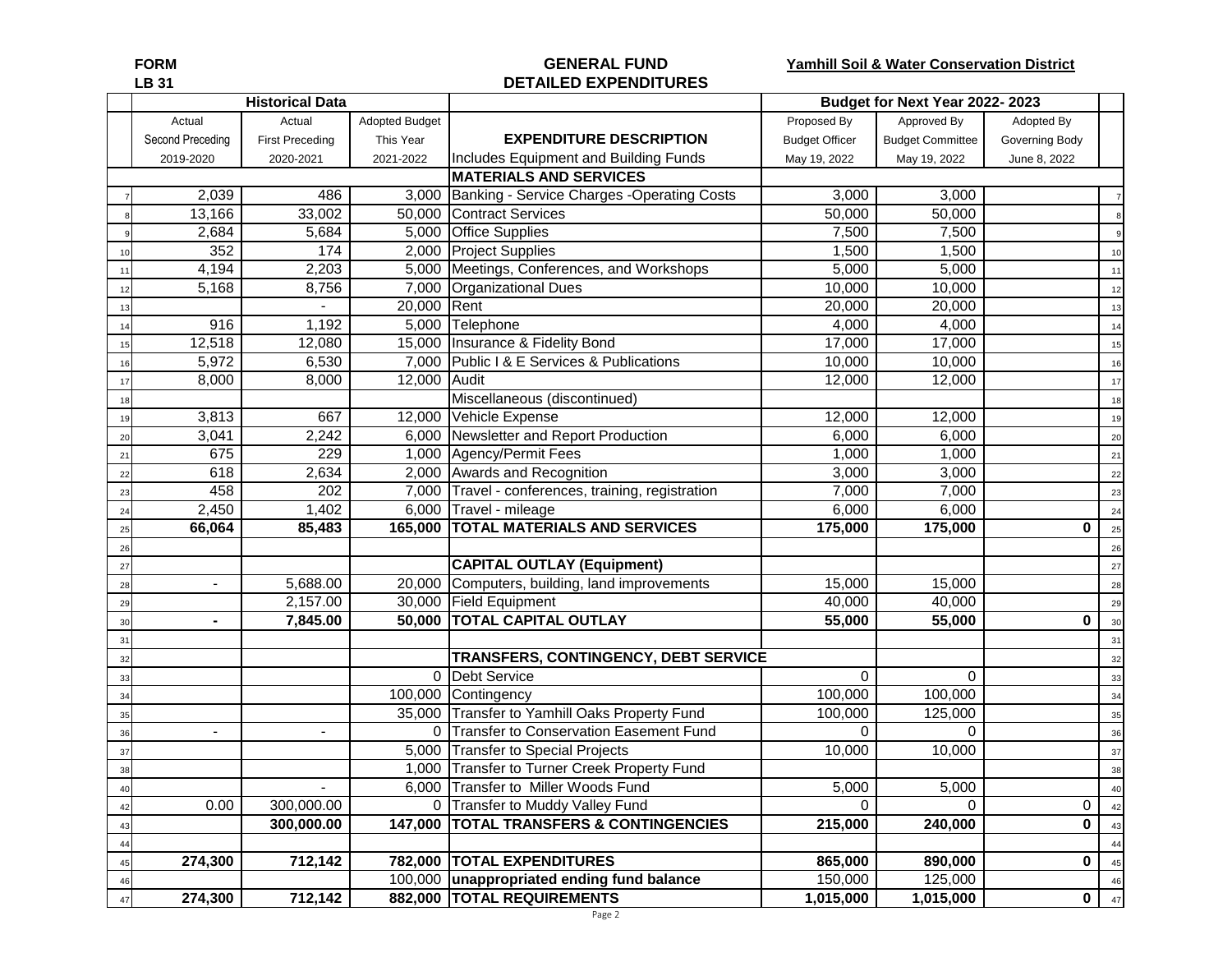## **FORM SPECIAL PROJECTS FUND LB 10 RESOURCE AND REQUIREMENTS**

**Yamhill Soil & Water Conservation District**

|                 |                  | <b>Historical Data</b> |                       |                                                    |                       | Budget for Next Year 2022-2023 |                         |                  |
|-----------------|------------------|------------------------|-----------------------|----------------------------------------------------|-----------------------|--------------------------------|-------------------------|------------------|
|                 | Actual           | Actual                 | <b>Adopted Budget</b> | <b>DESCRIPTION</b>                                 | Proposed By           | Approved By                    | Adopted By              |                  |
|                 | Second Preceding | <b>First Preceding</b> | This Year             | <b>RESOURCES</b>                                   | <b>Budget Officer</b> | Budget Committee               | Governing Body          |                  |
|                 | 2019-2020        | 2020-2021              | 2021-2022             |                                                    | May 19, 2022          | May 19, 2022                   | June 8, 2022            |                  |
|                 | 50,816           | 65,178                 |                       | 20,000 Beginning Fund Balance:                     | 5,000                 | 5,000                          |                         |                  |
| $\overline{2}$  |                  |                        |                       | 5,000 Transferred from General Fund.               | 10,000                | 10,000                         |                         | $\overline{2}$   |
| $\mathbf{3}$    |                  |                        |                       | Interest                                           |                       |                                |                         | $\mathbf{3}$     |
| $\overline{4}$  | 11,892           | 20,903.00              |                       | 20,000 Sale of Material and Services               | 15,000                | 15,000                         |                         |                  |
| $5\phantom{.0}$ | 100              |                        |                       | 1,000 Meetings, Conferences and Workshops          | 1,000                 | 1,000                          |                         | $\overline{5}$   |
| $6\phantom{a}$  | 96,762           |                        |                       | 160,000 Grants - Federal Sources                   | 150,000               | 150,000                        |                         | $6\phantom{a}$   |
| $\overline{7}$  | 164,611          | 189,807                |                       | 215,000 Grants - State Sources                     | 240,000               | 240,000                        |                         | $\overline{7}$   |
| 8               | 21,149           | 6,000                  |                       | 15,000 Grants - Local Sources and Rental Revenue   | 4,000                 | 4,000                          |                         | 8                |
| 9               | 76               | $\mathbf{r}$           |                       | 5,500 Interfund services                           | $\Omega$              | $\Omega$                       |                         | $\overline{9}$   |
| 10              |                  |                        |                       | 500 Administrative Income                          | $\Omega$              | $\Omega$                       |                         | 10 <sup>10</sup> |
| 11<br>R         | 345,406.00       | 281,888                |                       | 442,000 Total resources, except taxes to be levied | 425,000               | 425,000                        | $\bf{0}$                | $\frac{11}{12}$  |
| 13              | 345,406.00       | 281,888                |                       | 442,000 TOTAL RESOURCES                            | 425,000               | 425,000                        | $\overline{\mathbf{0}}$ | 13               |
| 14              |                  |                        |                       | <b>REQUIREMENTS</b>                                |                       |                                |                         | $14$             |
| 15              |                  |                        |                       | <b>Personnel Services</b>                          |                       |                                |                         | 15               |
| 16              | 151,154.00       | 117,440.00             | 200,000 Wages         |                                                    | 165,000               | 165,000                        |                         | 16               |
| 17              | 12,819.00        | 10,214.00              |                       | 18,000 Taxes, Unemployment, Workers Comp           | 13,000                | 13,000                         |                         | 17               |
| 18              | 12,382.00        | 9,053.00               |                       | 19,000 Health Insurance                            | 17,000                | 17,000                         |                         | 18               |
| 19              | 16,353.00        | 13,604.00              |                       | 22,000 Retirement                                  | 15,000                | 15,000                         |                         | 19               |
| $20\,$          | 192,708.00       | 150,311.00             |                       | 259,000 Total Personnel Services                   | 210,000               | 210,000                        | $\bf{0}$                | 20               |
| 21              |                  |                        |                       | <b>Materials and Services</b>                      |                       |                                |                         | 21               |
| 22              |                  |                        | 4,000 Rent            |                                                    | 4,000                 | 4,000                          |                         | 22               |
| 23              | 62,446.00        | 58,846.00              |                       | 110,000 Contract Services                          | 130,000               | 130,000                        |                         | 23               |
| 24              |                  | 980.00                 |                       | 1,000 Office and Meeting Supplies                  | 2,000                 | 2,000                          |                         | 24               |
| 25              | 8,627.00         | 7,213.00               |                       | 17,500 Project Supplies                            | 25,000                | 25,000                         |                         | 25               |
| 26              |                  |                        |                       | 6,000 Meetings, Conferences, and Workshops         | 5,500                 | 5,500                          |                         | 26               |
| 27              | 907.00           | 263.00                 |                       | 2.000 Public I & E Services & Publications         | 2,000                 | 2,000                          |                         | 27               |
| 28              | 6,273.00         | 6,252.00               |                       | 7,000 Vehicle Expense                              | 7,500                 | 7,500                          |                         | 28               |
| 29              | 3,374.00         | 3,374.00               |                       | 4,000 Other Operating Costs and Fees               | 4,000                 | 4,000                          |                         | 29               |
| 30              | 1,720.00         | 165.00                 |                       | 4,000 Travel - conferences, training, registration | 4,000                 | 4,000                          |                         | 30               |
| 31              | 1,215.00         | 1,559.00               |                       | 3,000 Travel - mileage                             | 3,000                 | 3,000                          |                         | 31               |
| 32              | 76.00            |                        |                       | 5,500 Interfund Services                           | 5,000                 | 5,000                          |                         | 32               |
| 33              | 3,882.00         | 11,072.00              |                       | 1,000 Administrative Charges                       | 2,000                 | 2,000                          |                         | 33               |
| 34              | 88,520.00        | 89,724.00              |                       | 165,000 Total Materials and Services               | 194,000               | 194,000                        | $\bf{0}$                | 34               |
| 35              |                  |                        | \$                    | 15,000 CAPITAL OUTLAY (Equipment)                  | \$<br>20,000          | 20,000<br><b>S</b>             |                         | 35               |
| 36              | $\blacksquare$   | $\sim$                 | \$                    | 3,000 Transfers to General Fund                    | 1,000<br>\$           | -\$<br>1,000                   |                         | 36               |
| 37              |                  |                        |                       | unappropriated ending fund balance                 |                       |                                |                         | 37               |
| 38              | 281,228.00       | 240,035.00             |                       | 442,000 TOTAL REQUIREMENTS                         | 425,000               | 425,000                        | $\bf{0}$                | 38               |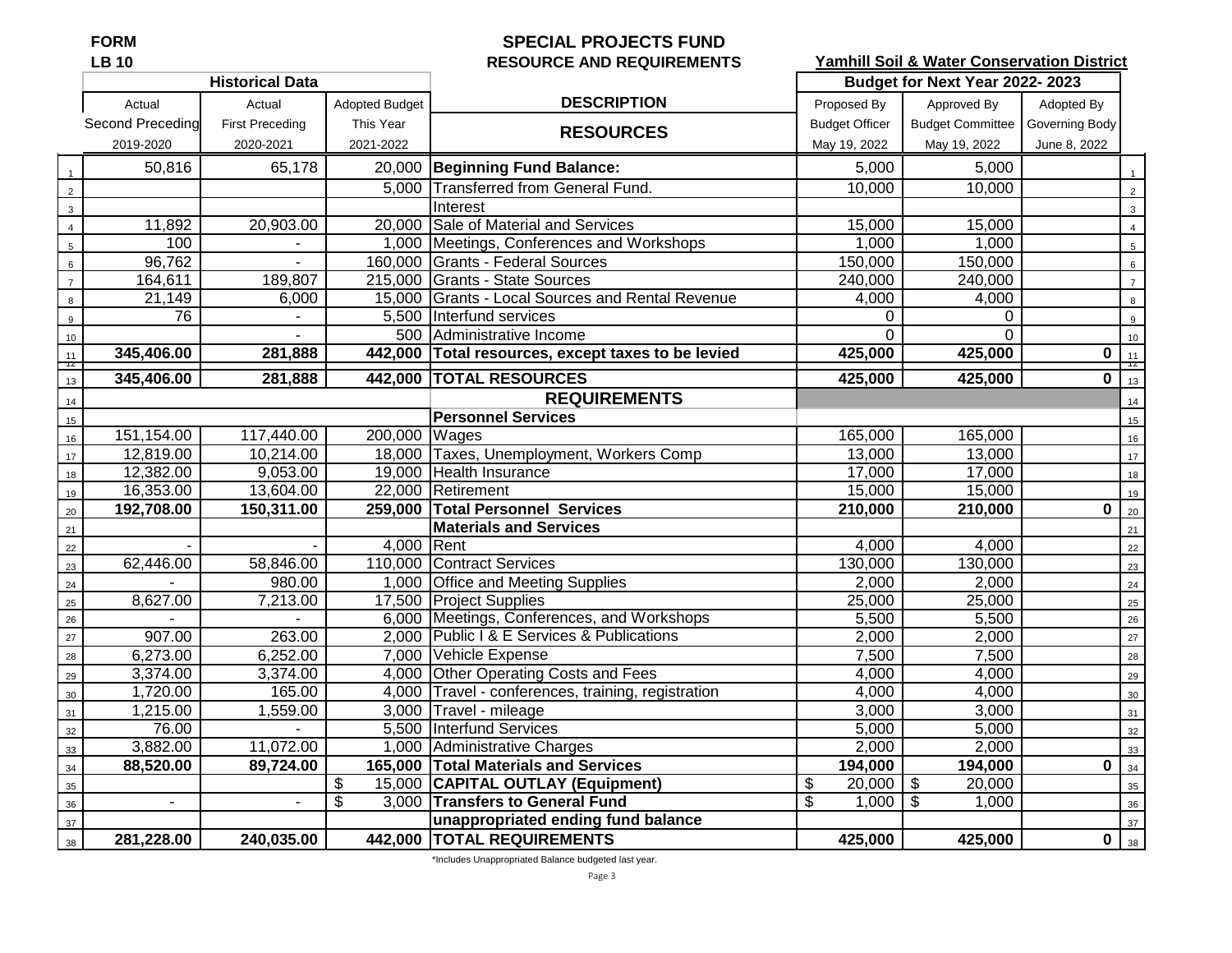# **FORM MILLER WOODS FUND**<br>LB 10 **MILLER WOODS FUND RESOURCE AND REQUIREMENTS**

## **Yamhill Soil & Water Conservation District**

|                  |                  | <b>Historical Data</b> |                       |                                                | Budget for Next Year 2022-2023 |                         |                |                 |
|------------------|------------------|------------------------|-----------------------|------------------------------------------------|--------------------------------|-------------------------|----------------|-----------------|
|                  | Actual           | Actual                 | <b>Adopted Budget</b> | <b>DESCRIPTION</b>                             | Proposed By                    | Approved by             | Adopted By     |                 |
|                  | Second Preceding | <b>First Preceding</b> | This Year             |                                                | <b>Budget Officer</b>          | <b>Budget Committee</b> | Governing Body |                 |
|                  | 2019-2020        | 2020-2021              | 2021-2022             | <b>RESOURCES</b>                               | May 19, 2022                   | May 19, 2022            | June 8, 2022   |                 |
| $\mathbf{1}$     | 188,001          | 120,370                |                       | 192,000 Beginning Fund Balance:                | 100,000                        | 100,000                 |                |                 |
| $\overline{2}$   |                  |                        |                       |                                                |                                |                         |                | $\overline{2}$  |
| $\mathbf{3}$     |                  |                        | 6,000                 | <b>Transferred from General Fund</b>           | 5,000                          | 5,000                   |                | $\mathbf{3}$    |
| $\overline{4}$   |                  |                        | 500                   | Interest                                       | 700                            | 700                     |                | $\overline{4}$  |
| $\overline{5}$   |                  | 158,142                | 30,000                | <b>Grants and Agreements - Federal Sources</b> | 80,000                         | 80,000                  |                | $\sqrt{5}$      |
| $\,6\,$          | 8,330            | 14,284                 |                       | 20,000 Grants - State Sources                  | 25,000                         | 25,000                  |                | $\,6\,$         |
| $\overline{7}$   |                  |                        | 60,000                | Grants / Agreements-Local Sources/Donations    | 60,000                         | 60,000                  |                | $\bar{7}$       |
| 8                | 84,737           | 75,921                 | 90,000                | Sale of materials, Workshops & Events          | 100,000                        | 100,000                 |                | $\bf8$          |
| $\boldsymbol{9}$ |                  |                        | 500                   | Sale of Timber and Wood Products               | 1,300                          | 1,300                   |                | $\overline{9}$  |
| 10               |                  |                        |                       | Project Administration (operational support)   |                                |                         |                | 10              |
| 11               |                  |                        | 10,000                | <b>Rental Inome</b>                            | 10,000                         | 10,000                  |                | 11              |
| 12               | 281,068          | 368,717                | 409,000               | <b>TOTAL RESOURCES</b>                         | 382,000                        | 382,000                 | $\mathbf 0$    | 12              |
| 13               |                  |                        |                       | <b>REQUIREMENTS</b>                            |                                |                         |                | 13              |
| $14$             |                  |                        |                       | <b>Personnel Services</b>                      |                                |                         |                | 14              |
| $15\,$           | 37,922           | 41,417                 | 60,000                | Wages                                          | 50,000                         | 50,000                  |                | 15              |
| $16\,$           | 3,290            | 3,637                  | 5,000                 | Taxes, Unemployment, Workers Comp              | 4,000                          | 4,000                   |                | 16              |
| 17               |                  |                        |                       | 3,000 Health Insurance                         | 3,000                          | 3,000                   |                | 17              |
| 18               | 1,448            | 1,217                  | 5,000                 | Retirement                                     | 3,000                          | 3,000                   |                | 18              |
| 19<br>-20        | 42,660           | 46,271                 | 73,000                | <b>Total Personnel Services</b>                | 60,000                         | 60,000                  | 0              | 19<br>-20       |
| $21$             |                  |                        |                       | <b>Materials and Services</b>                  |                                |                         |                | 21              |
| 22               | 13,887           | 14,688                 | 110,000               | <b>Contract Services</b>                       | 110,000                        | 110,000                 |                | 22              |
| 23               | 1,210            | 1,187                  | 3,000                 | <b>Telephone and Communications</b>            | 3,000                          | 3,000                   |                | 23              |
| 24               |                  |                        | 5,000                 | Repairs and Maintenance                        | 5,000                          | 5,000                   |                | 24              |
| 25               | 4,050            | 2,448                  | 3,000                 | Meetings, Conferences, and Workshops           | 3,000                          | 3,000                   |                | 25              |
| 26               | 695              | 2,222                  | 2,000                 | Office Supplies, newsletter, reports, outreach | 2,000                          | 2,000                   |                | 26              |
| $27\,$           | 93,871           | 64,206                 | 90,000                | <b>Project Supplies</b>                        | 90,000                         | 90,000                  |                | $27$            |
| 28               | 86               | 111                    | 2,000                 | Travel                                         | 2,000                          | 2,000                   |                | 28              |
| 29               | 1,786            | 250                    |                       | 5,000 Public I & E Services & Publications     | 5,000                          | 5,000                   |                | 29              |
| $30\,$           | 715              | 3,410                  |                       | 4,000 Vehicle Expense                          | 5,000                          | 5,000                   |                | $30\,$          |
| 31               | 1,281            | 830                    |                       | 1,000 Other Operating Costs and Fees           | 1,000                          | 1,000                   |                | 31              |
| $32\,$           | 457              | 470                    |                       | 1,000 Property and Other Taxes                 | 1,000                          | 1,000                   |                | $32$            |
| 33               | 118,038          | 89,822                 | 226,000               | <b>Total Materials and Services</b>            | 227,000                        | 227,000                 | 0              | 33              |
| 34               |                  |                        |                       | 20,000 Capital Outlay                          | 25,000                         | 25,000                  |                | 34              |
| $35\,$           |                  |                        |                       | <b>Transfer To General Fund</b>                |                                |                         |                | $35\,$          |
| 36               |                  |                        | 90,000                | unappropriated ending fund balance             | 70,000                         | 70,000                  |                | 36              |
| 37               | 160,698          | 136,093                |                       | 409,000 TOTAL REQUIREMENTS                     | 382,000                        | 382,000                 |                | 0 <sub>37</sub> |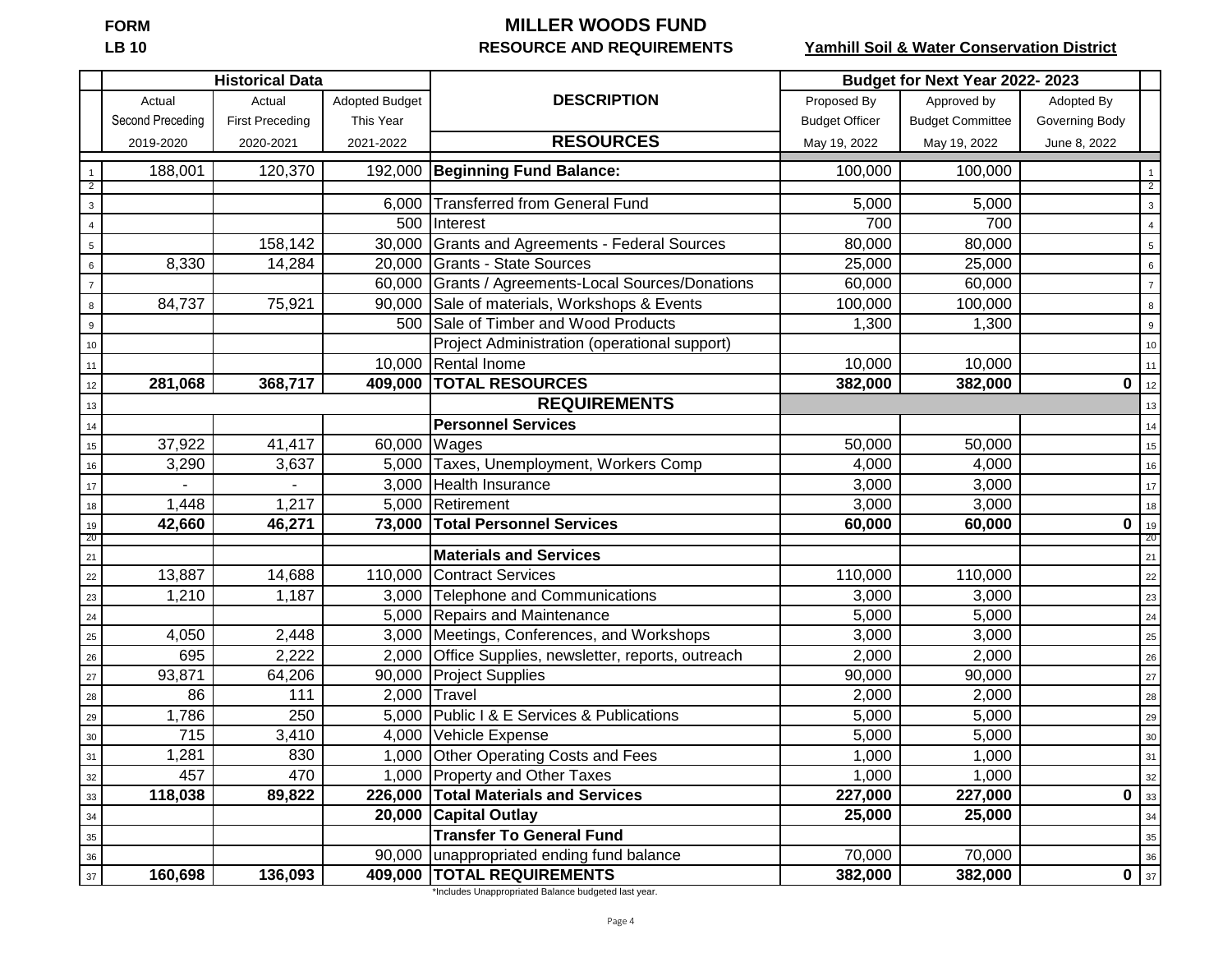#### **FORM CHEGWYN FARM FUND LB 10 RESOURCE AND REQUIREMENTS**

**Yamhill Soil & Water Conservation District**

|                |                  | <b>Historical Data</b> |                       |                                                      |                       | Budget for Next Year 2022-2023 |                |                   |
|----------------|------------------|------------------------|-----------------------|------------------------------------------------------|-----------------------|--------------------------------|----------------|-------------------|
|                | Actual           | Actual                 | <b>Adopted Budget</b> | <b>DESCRIPTION</b>                                   | Proposed By           | Approved By                    | Adopted By     |                   |
|                | Second Preceding | <b>First Preceding</b> | This Year             |                                                      | <b>Budget Officer</b> | <b>Budget Committee</b>        | Governing Body |                   |
|                | 2019-2020        | 2020-2021              | 2021-2022             |                                                      | May 19, 2022          | May 19, 2022                   | June 8, 2022   |                   |
|                |                  |                        |                       | <b>RESOURCES</b>                                     |                       |                                |                |                   |
|                | 205,346          | 206,147                |                       | 58,500 Beginning Fund Balance:                       | 210,000               | 210,000                        |                |                   |
| $\overline{2}$ | 4,553            | $\Omega$               |                       | 1,000 Interest income                                | 2,000                 | 2,000                          |                | $\overline{2}$    |
| $\mathbf{3}$   | 8,500            | 7,000                  |                       | 9,000 Sale of Material & Services and Rental Income  | 10,000                | 10,000                         |                | $\mathbf{3}$      |
| $\overline{4}$ |                  |                        |                       | 800,000 Income from Sale of Property                 | 1,000,000             | 1,000,000                      |                | $\overline{4}$    |
| $5\,$          |                  |                        |                       | 500 Grants - Federal Sources                         | 500                   | 500                            |                | $\overline{5}$    |
| 6              |                  |                        |                       | 500 Grants - State Sources                           | 2,000                 | 2,000                          |                | $6\overline{6}$   |
| $\overline{7}$ |                  |                        |                       | 500 Grants - Local Sources, Foundations, donations   | 500                   | 500                            |                | $7\overline{ }$   |
| 8              |                  |                        |                       | 150,000 Transfer from Muddy Valley Fund              | $\Omega$              | $\Omega$                       |                | $8\phantom{.0}$   |
| 9              |                  |                        |                       |                                                      |                       |                                |                | 9                 |
| $10$           | 218,399          | 213,147                |                       | 1,020,000 Total resources, except taxes to be levied | 1,225,000             | 1,225,000                      | $\mathbf 0$    | 10                |
| 11             |                  |                        |                       |                                                      |                       |                                |                | 11                |
| 12             | 218,399          | 213,147                |                       | 1,020,000 TOTAL RESOURCES                            | 1,225,000             | 1,225,000                      | $\mathbf 0$    | 12                |
| 13             |                  |                        |                       | <b>REQUIREMENTS</b>                                  |                       |                                |                | 13                |
| 14             |                  |                        |                       | <b>Personnel Services</b>                            |                       |                                |                | 14                |
| $15\,$         | 3,559            | 2,010                  |                       | 8,000 Wages                                          | 17,000                | 17,000                         |                | 15                |
| 16             | 306              | 180                    |                       | 700 Taxes, Unemployment, Workers Comp                | 1,500                 | 1,500                          |                | 16                |
| 17             |                  |                        |                       | 2,000 Health Insurance                               | 3,000                 | 3,000                          |                | 17                |
| 18             | 594              | 293                    |                       | 700 Retirement                                       | 3,500                 | 3,500                          |                | 18                |
| 19             | 4,459            | 2,483                  |                       | 11,400 Total Personnel Services                      | 25,000                | 25,000                         | $\mathbf 0$    | 19                |
| $20\,$         |                  |                        |                       | <b>Materials and Services</b>                        |                       |                                |                | 20                |
| 21             | 7,070.00         | 2,059.00               |                       | 26,000 Contract Services                             | 125,000               | 125,000                        |                | 21                |
| 22             |                  |                        |                       | Miscellaneous (discontinue)                          |                       |                                |                | 22                |
| 23             |                  |                        |                       | 11,000 Repairs and Maintenance                       | 30,000                | 30,000                         |                | 23                |
| 24             |                  |                        |                       | 100 Meetings, Conferences, and Workshops             | 250                   | 250                            |                | $24\,$            |
| $25\,$         |                  |                        |                       | 100 Office Supplies                                  | 250                   | 250                            |                | 25                |
| $26\,$         | 723.00           | 15.00                  |                       | 600 Project Supplies                                 | 3,000                 | 3,000                          |                | 26                |
| 27             |                  |                        | 800                   | Travel                                               | 1,500                 | 1,500                          |                | $27\,$            |
| 28             |                  |                        |                       | <b>Administrative Charges</b>                        |                       |                                |                | $28$              |
| 29             | 7,793.00         | 2,074.00               | 38,600                | <b>Total Materials and Services</b>                  | 160,000               | 160,000                        | $\mathbf 0$    | 29                |
| 30             |                  |                        |                       | 800,000 Capital Outlay                               | 840,000               | 840,000                        |                | $30\,$            |
| 31             |                  | 150,000                |                       | <b>Transfer to Muddy Valley Fund</b>                 |                       |                                |                | 31                |
| 32             |                  |                        |                       | 170,000 unappropriated ending fund balance           | 200,000               | 200,000                        |                | 32                |
| 33             | 12,252.00        | 154,557.00             |                       | 1,020,000 TOTAL REQUIREMENTS                         | 1,225,000             | 1,225,000                      |                | $0 \overline{33}$ |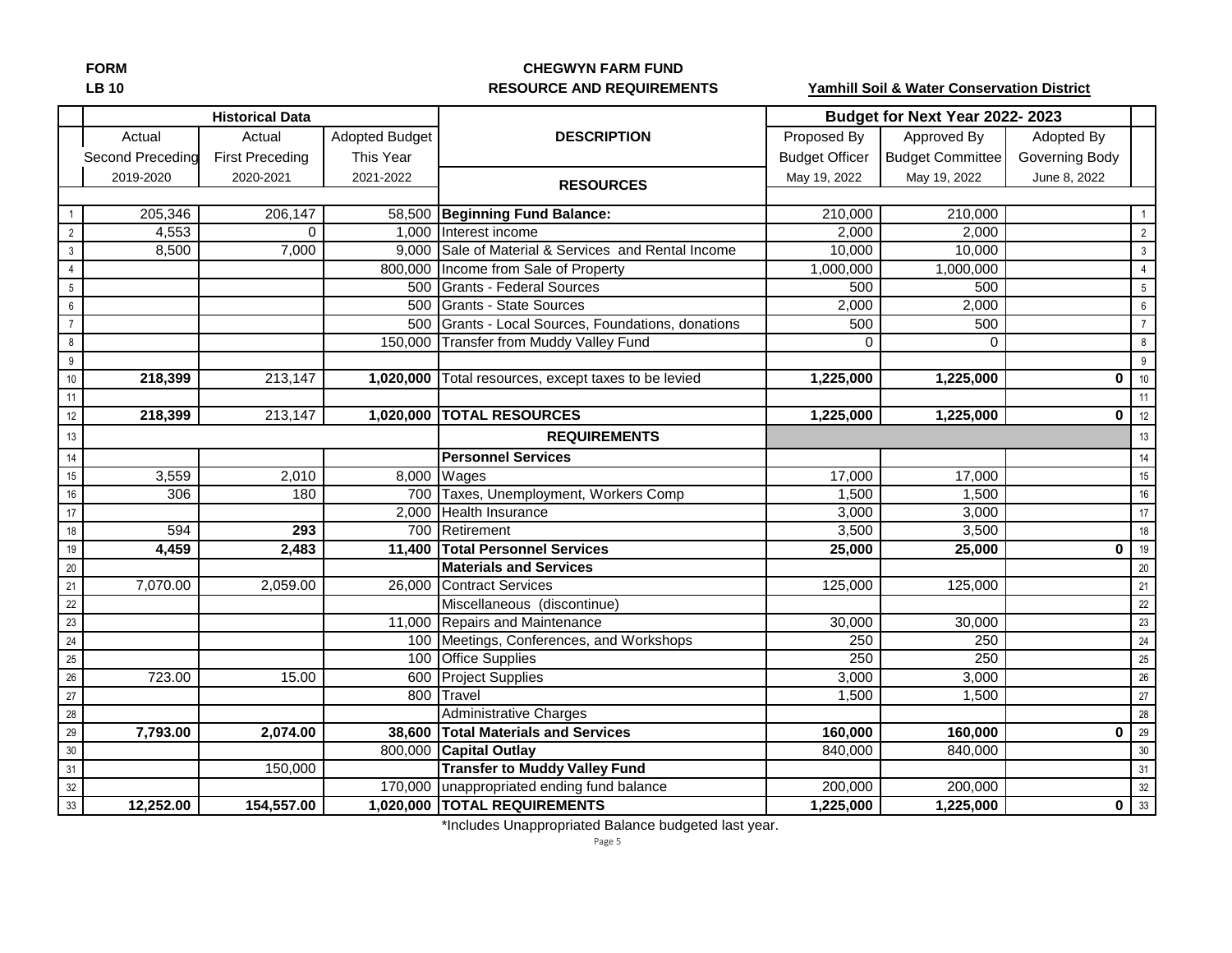# **FORM CONSERVATION EASEMENT FUND**

# **LB 10 RESOURCE AND REQUIREMENTS**

**Yamhill Soil & Water Conservation District**

|    |                  | <b>Historical Data</b> |                       |                                                    | Budget for Next Year 2022-2023 |                         |                |    |
|----|------------------|------------------------|-----------------------|----------------------------------------------------|--------------------------------|-------------------------|----------------|----|
|    | Actual           | Actual                 | <b>Adopted Budget</b> | <b>DESCRIPTION</b>                                 | Proposed By                    | Approved By             | Adopted By     |    |
|    | Second Preceding | <b>First Preceding</b> | This Year             |                                                    | <b>Budget Officer</b>          | <b>Budget Committee</b> | Governing Body |    |
|    | 2019-2020        | 2020-2021              | 2021-2022             | <b>RESOURCES</b>                                   | May 19, 2022                   | May 19, 2022            | June 8, 2022   |    |
|    |                  |                        |                       |                                                    |                                |                         |                |    |
|    | 155,675          | 155,417                |                       | 155,000 Beginning Fund Balance:                    | 153,000                        | 153,000                 |                |    |
|    |                  |                        |                       |                                                    |                                |                         |                |    |
|    | 3,035            | $\mathbf 0$            | 1,000                 | Interest                                           | 1,200                          | 1,200                   |                |    |
|    |                  |                        |                       | <b>Transferred from General Fund</b>               |                                |                         |                |    |
|    |                  |                        | 15,000                | Grants - Federal Sources                           | 2,000                          | 2,000                   |                |    |
|    |                  |                        |                       | 17,000 Grants - State Sources                      | 5,000                          | 5,000                   |                |    |
|    | 943              | $\Omega$               |                       | 5,000 Grants - Local Sources and Donations         | 6,000                          | 6,000                   |                |    |
|    | 4,000            | 4,943                  |                       | 5,000 Sale of Materials and Services               | 5,000                          | 5,000                   |                |    |
|    |                  |                        |                       | Administrative Charges on grants (if any received) |                                |                         |                | 10 |
| 11 |                  |                        |                       |                                                    |                                |                         |                | 11 |
| 12 | 163,653          | 160,360                |                       | 198,000  TOTAL RESOURCES                           | 172,200                        | 172,200                 | 0              |    |
| 13 |                  |                        |                       | <b>REQUIREMENTS</b>                                |                                |                         |                |    |
|    |                  |                        |                       | <b>Personnel Services</b>                          |                                |                         |                |    |
| 15 | 2834             | 3092                   |                       | 8,500 Wages                                        | 8,500                          | 8,500                   |                | 15 |
| 16 | 247              | 308                    | 600                   | Taxes, Unemployment, Workers Comp                  | 600                            | 600                     |                | 16 |
| 17 |                  |                        | 1,000                 | <b>Health Insurance</b>                            | 1,000                          | 1,000                   |                | 17 |
| 18 | 473              | 495                    | 900                   | Retirement                                         | 900                            | 900                     |                | 18 |
| 19 | 3554             | 3895                   | 11,000                | <b>Total Personnel Services</b>                    | 11,000                         | 11,000                  | $\mathbf 0$    | 19 |
| 20 |                  |                        |                       | <b>Materials and Services</b>                      |                                |                         |                | 20 |
| 21 |                  |                        | 25,000                | Purchase of conservation easements.                | 5,000                          | 5,000                   |                | 21 |
| 22 | 3440             | 2240                   |                       | 10,000 Contract Services                           | 10,000                         | 10,000                  |                | 22 |
| 23 |                  |                        |                       |                                                    |                                |                         |                | 23 |
| 24 |                  |                        | 500                   | Meetings, Conferences, and Workshops               | 400                            | 400                     |                | 24 |
| 25 |                  |                        | 500                   | <b>Office Supplies</b>                             | 400                            | 400                     |                | 25 |
| 26 | 1243             | 214                    | 5,000                 | <b>Project Supplies</b>                            | 5,000                          | 5,000                   |                | 26 |
| 27 |                  |                        | 500                   | Travel                                             | 400                            | 400                     |                | 27 |
| 28 |                  |                        | 500                   | Administrative Charges                             |                                |                         |                | 28 |
| 29 | 4683             | 2454                   | 42,000                | <b>Total Materials and Services</b>                | 21,200                         | 21,200                  | $\mathbf 0$    | 29 |
| 30 |                  |                        |                       | <b>Capital Outlay</b>                              |                                |                         |                | 30 |
| 31 |                  |                        |                       | <b>Transfer to General Fund</b>                    |                                |                         |                | 31 |
| 32 | 8237             | 6349                   |                       | 53,000 Total Expenditures                          | 32,200                         | 32,200                  | 0              | 32 |
| 33 |                  |                        |                       | 145,000 Unappropriated Ending Fund Balance         | 140,000                        | 140,000                 |                | 33 |
| 34 | 8237             | 6349                   |                       | 198,000 TOTAL REQUIREMENTS                         | 172,200                        | 172,200                 | $\mathbf 0$    | 34 |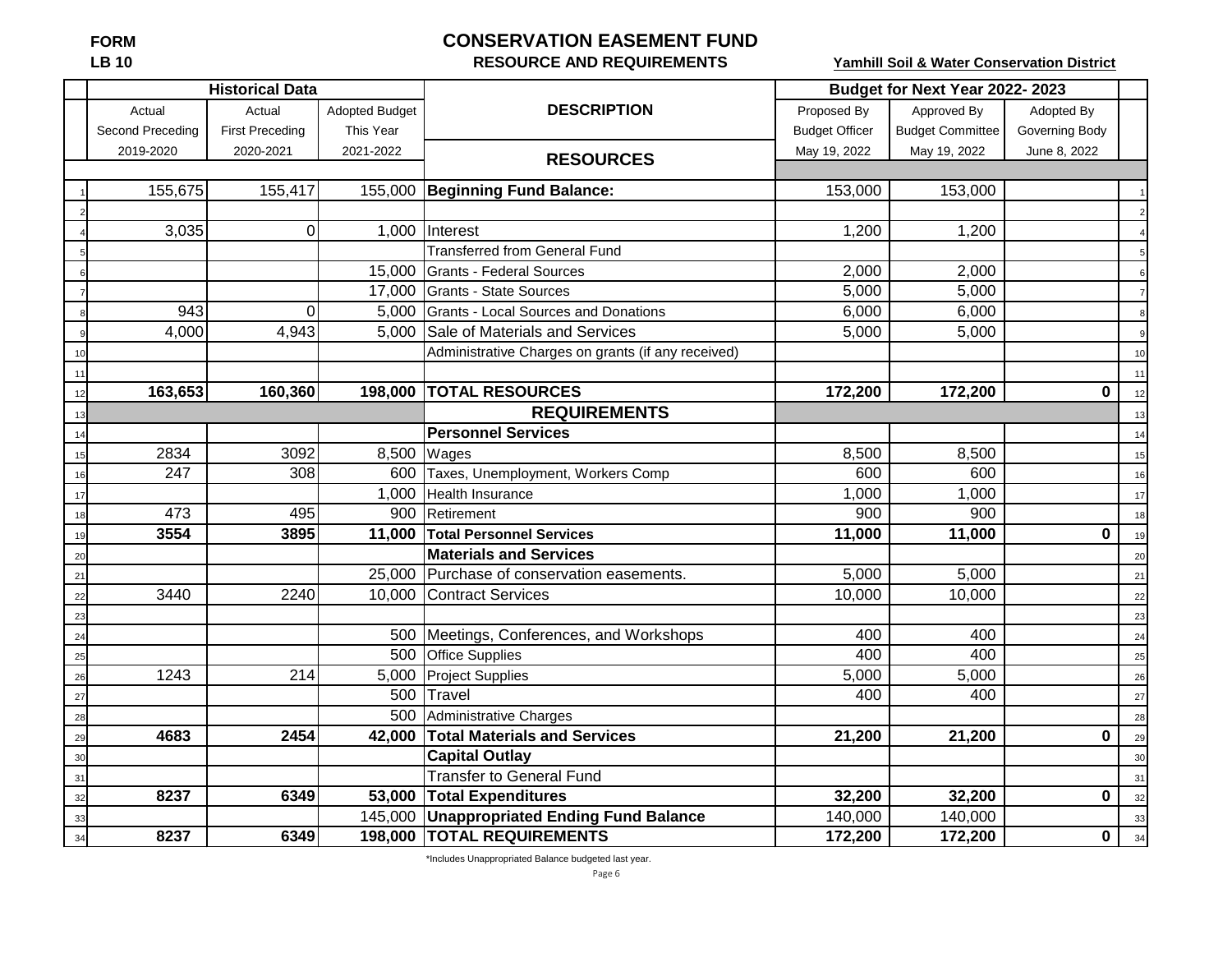# **MUDDY VALLEY PROPERTY FUND**

**FORM RESOURCE AND REQUIREMENTS**

**LB 10** *\*Fund added to budget in 2015-2016*

**Yamhill Soil & Water Conservation District**

|      |                  | <b>Historical Data</b> |                       | Budget for Next Year 2022-2023             |                       |                                     |                |    |
|------|------------------|------------------------|-----------------------|--------------------------------------------|-----------------------|-------------------------------------|----------------|----|
|      | Actual           | Actual                 | <b>Adopted Budget</b> | <b>DESCRIPTION</b>                         | Proposed By           | Approved By                         | Adopted By     |    |
|      | Second Preceding | <b>First Preceding</b> | This Year             |                                            | <b>Budget Officer</b> | <b>Budget Committee</b>             | Governing Body |    |
|      | 2019-2020        | 2020-2021              | 2021-2022             | <b>RESOURCES</b>                           | May 19, 2022          | May 19, 2022                        | June 8, 2022   |    |
|      |                  |                        |                       |                                            |                       |                                     |                |    |
|      | 1,058,938        | 1,062,260              | 900,000               | <b>Beginning Fund Balance:</b>             | 1,255,000             | 1,255,000                           |                |    |
|      |                  |                        |                       |                                            |                       |                                     |                |    |
|      | 24,282.00        | 0.00                   | 4,500                 | Interest                                   | 9,500                 | 9,500                               |                |    |
|      |                  | 450,000.00             |                       | 0 Transfer from General Fund               | 0                     | $\Omega$                            |                |    |
|      |                  |                        | $\Omega$              | Transfer from Chegwyn Farm Fund            | $\Omega$              | $\Omega$                            |                |    |
|      |                  |                        | 555,000               | <b>Grants - Federal Sources</b>            | 10,000                | 10,000                              |                |    |
|      |                  |                        | 150,000               | Grants - State Sources                     | 280,000               | 280,000                             |                |    |
|      |                  |                        | 1,000                 | Grants - Local Sources and Foundations     | 21,500                | 21,500                              |                |    |
|      | 3,305.00         | 4,005.00               | 3,500                 | Sale of Wood Products and Rental Income    | 4,000                 | 4,000                               |                |    |
| 10   |                  |                        | 1,000                 | Administrative Charges on grants           | 10,000                | 10,000                              |                | 10 |
| 11   |                  |                        |                       |                                            |                       |                                     |                | 11 |
| 12   | 1,086,525.00     | 1,516,265.00           | 1,615,000             | <b>TOTAL RESOURCES</b>                     | 1,590,000             | 1,590,000                           | $\mathbf 0$    | 12 |
| 13   |                  |                        |                       | <b>REQUIREMENTS</b>                        |                       |                                     |                | 13 |
| 14   |                  |                        |                       | <b>Personnel Services</b>                  |                       |                                     |                | 14 |
| 15   | 6326.00          | 9391                   | 32,000                | Wages                                      | 40,000                | 40,000                              |                | 15 |
| 16   | 542.00           | 2437                   |                       | 3,000 Taxes, Unemployment, Workers Comp    | 3,500                 | 3,500                               |                | 16 |
| 17   |                  | $\Omega$               | 3,000                 | Health Insurance                           | 5,000                 | 5,000                               |                | 17 |
| 18   | 1055.00          | 1704                   |                       | 2,500 Retirement                           | 3,500                 | 3,500                               |                | 18 |
| 19   | 7,923            | 13532                  | 40,500                | <b>Total Personnel Services</b>            | 52,000                | 52,000                              | 0              | 19 |
| 20   |                  |                        |                       | <b>Materials and Services</b>              |                       |                                     |                | 20 |
| $21$ | 4,818.00         | 1,586                  | 115,000               | <b>Project Supplies</b>                    | 50,000                | 50,000                              |                | 21 |
| 22   | 9,098.00         | 21,356                 |                       | 100,000 Contract Services                  | 250,000               | 250,000                             |                | 22 |
| 23   |                  | 9                      |                       | 400 Meetings, Conferences, and Workshops   | 1,500                 | 1,500                               |                | 23 |
| 24   |                  |                        | 100                   | <b>Office Supplies</b>                     | 1,000                 | 1,000                               |                | 24 |
| 25   |                  | 120                    | 1,000                 | Travel                                     | 2,500                 | 2,500                               |                | 25 |
| 26   | 2,425.00         | 2,493                  | 3,000                 | <b>Property Taxes</b>                      | 3,000                 | 3,000                               |                | 26 |
| 30   | 16,341.00        | 25,564                 |                       | 219,500 Total Materials and Services       | 308,000               | 308,000                             | 0              | 30 |
| 31   |                  |                        | \$<br>25,000          | <b>Captial Outlay (Equipment)</b>          | \$<br>50,000          | $\boldsymbol{\mathsf{S}}$<br>50,000 |                |    |
|      |                  | 551,132                | \$                    | <b>Capital Outlay (Property Purchase)</b>  | \$                    | \$                                  | \$             |    |
|      |                  |                        |                       | 150,000 Transfer to Chegwyn Fund           |                       |                                     |                |    |
| 32   |                  |                        |                       | 300,000 Transfer to General Fund           |                       |                                     |                | 31 |
| 33   | 24,264.00        | 590,228                |                       | 735,000 Total Expenditures                 | 410,000               | 410,000                             | 0              | 32 |
| 34   |                  |                        |                       | 880,000 Unappropriated Ending Fund Balance | 1,180,000             | 1,180,000                           |                | 33 |
| 35   | 24,264.00        | 590,228                |                       | 1,615,000 TOTAL REQUIREMENTS               | 1,590,000             | 1,590,000                           | $\mathbf 0$    | 34 |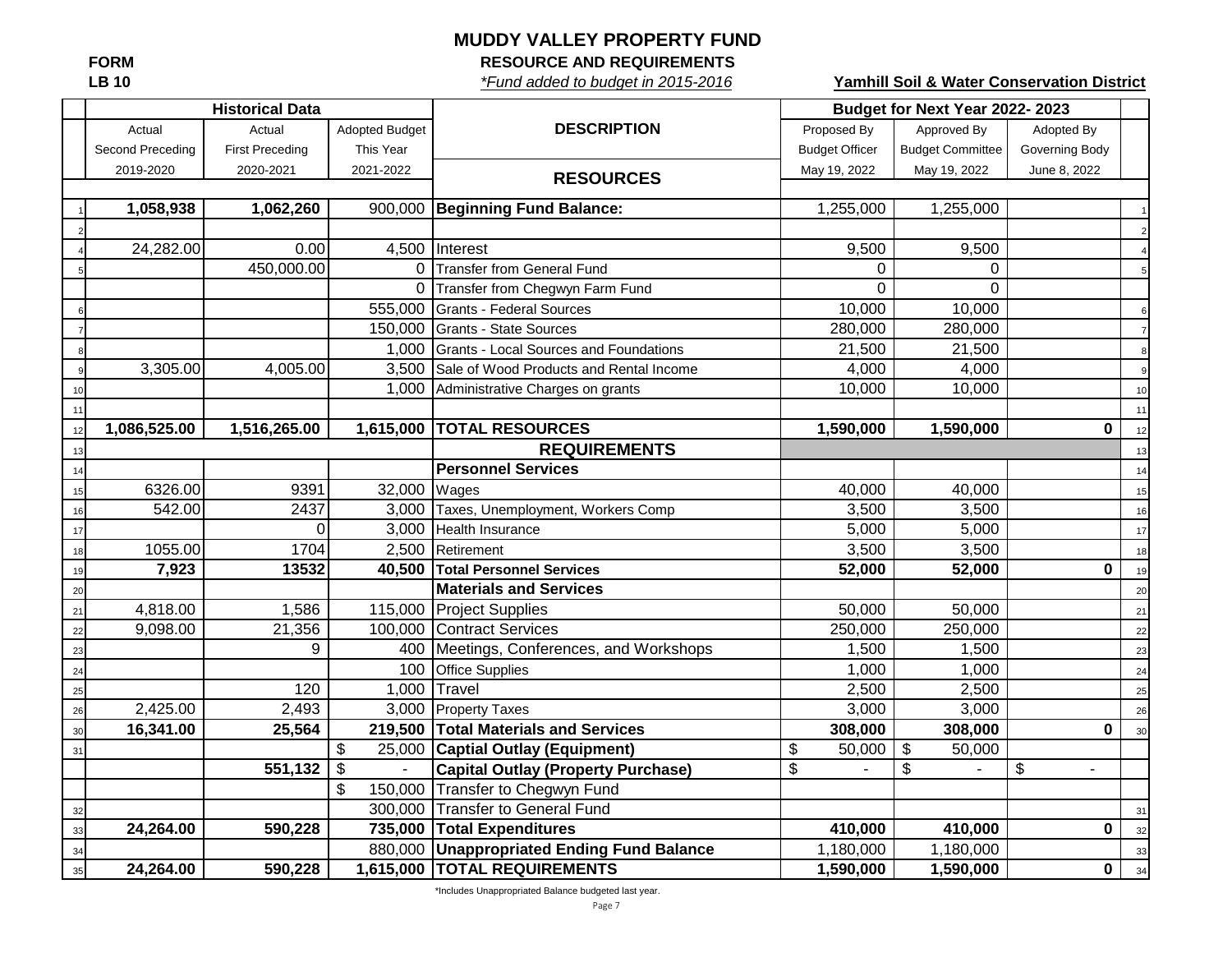# **FORM YAMHELA PROPERTY FUND LB 10 RESOURCE AND REQUIREMENTS**

**Yamhill Soil & Water Conservation District**

|    |                                        | <b>Historical Data</b> |                       |                                                    |                       | Budget for Next Year 2022-2023 |                |    |
|----|----------------------------------------|------------------------|-----------------------|----------------------------------------------------|-----------------------|--------------------------------|----------------|----|
|    | Actual                                 | Actual                 | <b>Adopted Budget</b> | <b>DESCRIPTION</b>                                 | Proposed By           | Approved By                    | Adopted By     |    |
|    | Second Preceding                       | <b>First Preceding</b> | This Year             |                                                    | <b>Budget Officer</b> | <b>Budget Committee</b>        | Governing Body |    |
|    | 2019-2020                              | 2020-2021              | 2021-2022             | <b>RESOURCES</b>                                   | May 19, 2022          | May 19, 2022                   | June 8, 2022   |    |
|    |                                        |                        |                       |                                                    |                       |                                |                |    |
|    | 273,864.00                             | 269,486                |                       | 333,000 Beginning Fund Balance:                    | 288,000               | 288,000                        |                |    |
|    | *New fund added to budget in 2014-2015 |                        |                       |                                                    |                       |                                |                |    |
|    | 6,071.00                               | 0                      |                       | 1,500 Interest                                     | 2,500                 | 2,500                          |                |    |
|    |                                        |                        |                       | <b>Transferred from General Fund</b>               |                       |                                |                |    |
|    |                                        |                        |                       | 1,000 Grants - Federal Sources                     | 1,000                 | 1,000                          |                |    |
|    |                                        |                        |                       | 1,000 Grants - State Sources                       | 3,000                 | 3,000                          |                |    |
|    |                                        |                        |                       | 500 Grants - Local Sources and Foundations         | 500                   | 500                            |                | Я  |
|    |                                        | 81,797.00              | 0                     | Sale of Timber and Wood Products                   | O                     | 0                              |                |    |
|    |                                        |                        |                       | Administrative Charges on grants (if any received) |                       |                                |                | 10 |
|    |                                        |                        |                       |                                                    |                       |                                |                | 11 |
|    | 279,935                                | 351,283                |                       | 337,000 TOTAL RESOURCES                            | 295,000               | 295,000                        | $\bf{0}$       | 12 |
|    |                                        |                        |                       | <b>REQUIREMENTS</b>                                |                       |                                |                | 13 |
|    |                                        |                        |                       | <b>Personnel Services</b>                          |                       |                                |                | 14 |
| 15 | 3059                                   | 6,145                  |                       | 9,000 Wages                                        | 8,500                 | 8,500                          |                | 15 |
| 16 | 266                                    | 528                    |                       | 1,000 Taxes, Unemployment, Workers Comp            | 1,000                 | 1,000                          |                | 16 |
| 17 |                                        |                        |                       | 1,500 Health Insurance                             | 1,500                 | 1,500                          |                | 17 |
| 18 | 511                                    | 843                    |                       | 2,000 Retirement                                   | 1,000                 | 1,000                          |                | 18 |
| 19 | 3836                                   | 7,516                  |                       | 13,500 Total Personnel Services                    | 12,000                | 12,000                         | $\bf{0}$       | 19 |
| 20 |                                        |                        |                       | <b>Materials and Services</b>                      |                       |                                |                | 20 |
| 21 | 2153                                   | 490                    |                       | 12,000 Project Supplies                            | 2,500                 | 2,500                          |                | 21 |
| 22 | 3791                                   | 7,563                  | 29,000                | <b>Contract Services</b>                           | 10,000                | 10,000                         |                | 22 |
| 23 |                                        | $\Omega$               | 500                   | Meetings, Conferences, and Workshops               | 500                   | 500                            |                | 23 |
| 24 |                                        | 40                     |                       | <b>Office Supplies</b>                             |                       |                                |                | 24 |
| 25 |                                        | 9                      |                       | 1,000 Travel                                       | 1,000                 | 1,000                          |                | 25 |
| 26 | 667                                    | 688                    |                       | 1,000 Property Taxes                               | 1,000                 | 1,000                          |                | 26 |
| 27 |                                        |                        |                       |                                                    |                       |                                |                | 27 |
| 29 |                                        |                        |                       |                                                    |                       |                                |                | 29 |
| 30 | 6,611                                  | 8,790                  | 43,500                | <b>Total Materials and Services</b>                | 15,000                | 15,000                         | $\mathbf 0$    | 30 |
| 31 |                                        |                        |                       | <b>Transfer to General Fund</b>                    |                       |                                |                | 31 |
| 32 | 10,447                                 | 16,306                 |                       | 57,000 Total Expenditures                          | 27,000                | 27,000                         | $\mathbf 0$    | 32 |
| 33 |                                        |                        |                       | 280,000 Unappropriated Ending Fund Balance         | 268,000               | 268,000                        |                | 33 |
| 34 | 10,447                                 | 16,306                 |                       | 337,000 TOTAL REQUIREMENTS                         | 295,000               | 295,000                        | $\mathbf 0$    | 34 |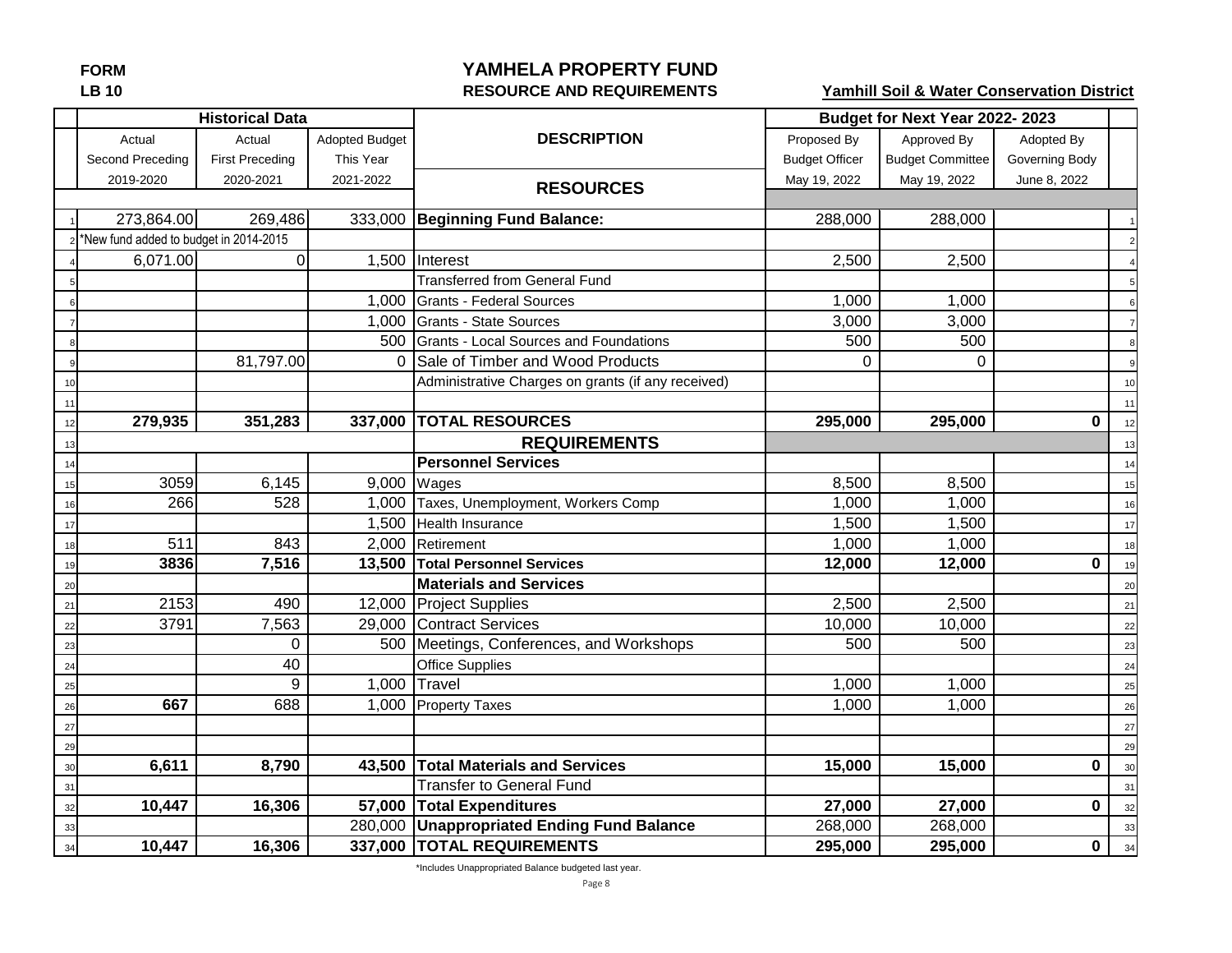# **TURNER CREEK PROPERTY FUND FORM RESOURCE AND REQUIREMENTS**

**LB 10 Yamhill Soil & Water Conservation District**

|    |                  | <b>Historical Data</b>                 |                       |                                                    |                       | Budget for Next Year 2022-2023 |                |                |
|----|------------------|----------------------------------------|-----------------------|----------------------------------------------------|-----------------------|--------------------------------|----------------|----------------|
|    | Actual<br>Second | Actual                                 | <b>Adopted Budget</b> | <b>DESCRIPTION</b>                                 | Proposed By           | Approved By<br><b>Budget</b>   | Adopted By     |                |
|    | Preceding        | <b>First Preceding</b>                 | This Year             |                                                    | <b>Budget Officer</b> | Committee                      | Governing Body |                |
|    | 2019-2020        | 2020-2021                              | 2021-2022             | <b>RESOURCES</b>                                   | May 19, 2022          | May 19, 2022                   | June 8, 2022   |                |
|    |                  |                                        |                       |                                                    |                       |                                |                |                |
|    | N/A              | $\mathbf 0$                            |                       | 0 Beginning Fund Balance:                          | $\Omega$              | $\Omega$                       | $\Omega$       |                |
|    |                  | *New fund added to budget in 2017-2018 |                       |                                                    |                       |                                |                |                |
|    | 0.00             | 0.00                                   | $\Omega$              | Interest                                           | $\boldsymbol{0}$      | 0                              | 0              |                |
|    |                  |                                        | 1,000                 | Transferred from General Fund                      | 0                     | 0                              |                |                |
|    |                  |                                        | 1,500                 | Grants - Federal Sources                           | 0                     | $\Omega$                       |                |                |
|    |                  |                                        | 1,500                 | Grants - State Sources                             | 0                     | 0                              |                |                |
|    |                  |                                        | 10,000                | Grants - Local Sources and Foundations             | 0                     | 0                              |                |                |
|    |                  |                                        |                       | Sale of Agricultural and Wood Products             | 0                     | 0                              |                | 9 <sub>l</sub> |
| 10 |                  |                                        | 1,000                 | Administrative Charges on grants (if any received) | $\mathbf 0$           | $\mathbf 0$                    |                | 10             |
| 11 |                  |                                        |                       |                                                    | 0                     | $\mathbf 0$                    |                | 11             |
| 12 | 0                | 0                                      |                       | <b>15,000 TOTAL RESOURCES</b>                      | 0                     | $\mathbf 0$                    | 0              | 12             |
| 13 |                  |                                        |                       | <b>REQUIREMENTS</b>                                |                       |                                |                | 13             |
| 14 |                  |                                        |                       | <b>Personnel Services</b>                          |                       |                                |                | 14             |
| 15 |                  |                                        | 900                   | Wages                                              | $\mathbf 0$           | 0                              |                | 15             |
| 16 |                  |                                        | 300                   | Taxes, Unemployment, Workers Comp                  | 0                     | $\mathbf 0$                    |                | 16             |
| 17 |                  |                                        | 200                   | <b>Health Insurance</b>                            | 0                     | 0                              |                | 17             |
| 18 |                  |                                        | 100                   | Retirement                                         | $\mathbf 0$           | $\mathbf 0$                    |                | 18             |
| 19 | 0                | 0                                      | 1,500                 | <b>Total Personnel Services</b>                    | 0                     | $\bf{0}$                       | 0              | 19             |
| 20 |                  |                                        |                       | <b>Materials and Services</b>                      |                       |                                |                | 20             |
| 21 |                  |                                        |                       | 3,500 Project Supplies                             | $\mathbf 0$           | $\Omega$                       |                | 21             |
| 22 | 0.00             | 0.00                                   |                       | 10,000 Contract Services                           | $\mathbf 0$           | 0                              |                | 22             |
| 23 |                  |                                        |                       | 13,500 Total Materials and Services                | 0                     | $\bf{0}$                       | 0              | 23             |
| 24 |                  |                                        |                       | <b>CAPITAL OUTLAY (Equipment)</b>                  |                       |                                |                | 24             |
| 25 |                  |                                        |                       | <b>Transfer to General Fund</b>                    |                       |                                |                | 25             |
| 26 |                  |                                        | 15,000                | <b>Total Expenditures</b>                          | $\mathbf 0$           | $\bf{0}$                       | 0              | 26             |
| 27 |                  |                                        |                       | <b>Unappropriated Ending Fund Balance</b>          |                       |                                |                | 27             |
| 28 |                  |                                        |                       | <b>15,000 TOTAL REQUIREMENTS</b>                   | 0                     | 0                              | 0              | 28             |

No activity **the Contract of Terms of Terms and Terms** \*Includes Unappropriated Balance budgeted last year.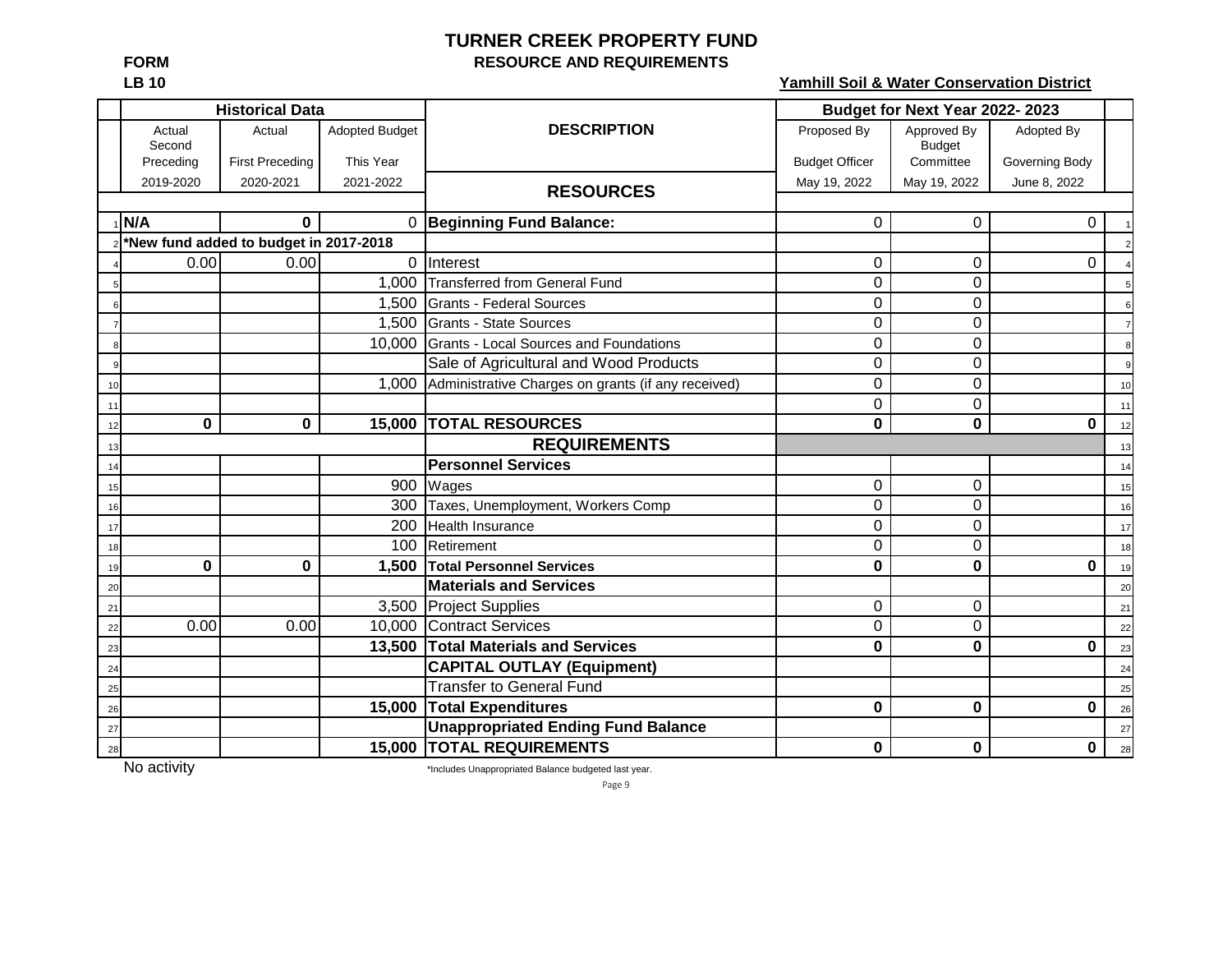# **Yamhill Oaks Property Fund FORM (Formerly GOPHER VALLEY PROPERTY FUND) LB 10 RESOURCE AND REQUIREMENTS**

**Yamhill Soil & Water Conservation District**

|      |                                        | <b>Historical Data</b> |                       |                                                    |                       | Budget for Next Year 2022-2023 |                |                  |
|------|----------------------------------------|------------------------|-----------------------|----------------------------------------------------|-----------------------|--------------------------------|----------------|------------------|
|      | Actual                                 | Actual                 | <b>Adopted Budget</b> | <b>DESCRIPTION</b>                                 | Proposed By           | Approved By                    | Adopted By     |                  |
|      | Second Preceding                       | <b>First Preceding</b> | This Year             |                                                    | <b>Budget Officer</b> | <b>Budget Committee</b>        | Governing Body |                  |
|      | 2019-2020                              | 2020-2021              | 2021-2022             | <b>RESOURCES</b>                                   | May 19, 2022          | May 19, 2022                   | June 8, 2022   |                  |
|      |                                        |                        |                       |                                                    |                       |                                |                |                  |
|      | 35,467                                 | 23,856                 |                       | 23,000 Beginning Fund Balance:                     | 10,000                | 10,000                         |                |                  |
|      | *New fund added to budget in 2018-2019 |                        |                       |                                                    |                       |                                |                | $\overline{2}$   |
|      | 29,988.00                              | 66,690.00              | 45,000                | Interest and Endowment Income                      | 60,000                | 60,000                         |                |                  |
|      |                                        |                        |                       | 100,000 Transferred from General Fund              | 100,000               | 125,000                        |                | $5\overline{)}$  |
|      |                                        |                        |                       | 500 Grants - Federal Sources                       | 500                   | 500                            |                | 6                |
|      |                                        |                        | 500                   | Grants - State Sources                             | 500                   | 500                            |                | $\overline{7}$   |
|      |                                        |                        | 21,000                | Grants - Local Sources and Foundations             | 1,000                 | 1,000                          |                | $\boldsymbol{8}$ |
|      |                                        |                        |                       | Sale of Agricultural and Wood Products             |                       |                                |                | 9                |
| 10   |                                        |                        | 6,000                 | Rental Income                                      | 15,000                | 15,000                         |                | 10               |
| 11   |                                        |                        |                       | Administrative Charges on grants (if any received) |                       |                                |                | 11               |
| 12   | 65,455                                 | 90,546                 | 196,000               | <b>TOTAL RESOURCES</b>                             | 187,000               | 212,000                        | $\bf{0}$       | 12               |
| 13   |                                        |                        |                       | <b>REQUIREMENTS</b>                                |                       |                                |                | 13               |
| 14   |                                        |                        |                       | <b>Personnel Services</b>                          |                       |                                |                | 14               |
| 15   | 13681.00                               | 22844                  | 22,000                | Wages                                              | 35,000                | 35,000                         |                | 15               |
| 16   | 1146.00                                | 1990                   | 1,400                 | Taxes, Unemployment, Workers Comp                  | 7,500                 | 7,500                          |                | 16               |
| 17   | 0.00                                   | $\Omega$               | 1,500                 | Health Insurance                                   | 7,500                 | 7,500                          |                | 17               |
| 18   | 2277.00                                | 3452                   | 1,500                 | Retirement                                         | 4,000                 | 4,000                          |                | 18               |
| 19   | 17,104                                 | 28,286                 | 26,400                | <b>Total Personnel Services</b>                    | 54,000                | 54,000                         | $\bf{0}$       | 19               |
| 20   |                                        |                        |                       | <b>Materials and Services</b>                      |                       |                                |                | 20               |
| $21$ | 2308.00                                | 3,152                  |                       | 25,000 Project Supplies                            | 20,000                | 20,000                         |                | 21               |
| 22   | 19264.00                               | 44,736                 |                       | 25,000 Contract Services                           | 90,000                | 115,000                        |                | 22               |
| 23   |                                        |                        | 50,000                | Home and Property Repairs and Maintenance          | 15,000                | 15,000                         |                | 23               |
| 24   | 117.00                                 | 208                    |                       | <b>Office Supplies</b>                             |                       |                                |                | 24               |
| 25   |                                        | 313                    | 600                   | <b>Travel and Training</b>                         | 1,000                 | 1,000                          |                | 25               |
| 26   | 2805.00                                | 2,729                  | 3,000                 | <b>Property Taxes</b>                              | 3,000                 | 3,000                          |                | 26               |
| 27   |                                        |                        | 1,000                 | Insurance                                          | 1,000                 | 1,000                          |                | 27               |
| 28   |                                        |                        |                       |                                                    |                       |                                |                | 28               |
| 29   | 24,494                                 | 51,138                 | 104,600               | <b>Total Materials and Services</b>                | 130,000               | 155,000                        | 0              | 29               |
| 30   |                                        |                        |                       | <b>CAPITAL OUTLAY (Equipment)</b>                  |                       |                                |                | 30               |
| 31   |                                        |                        |                       | <b>Transfer to General Fund</b>                    |                       |                                |                | 31               |
| 32   | 41,598                                 | 79,424                 | 131,000               | <b>Total Expenditures</b>                          | 184,000               | 209,000                        | 0              | 32               |
| 33   |                                        |                        |                       | 0 Unappropriated Ending Fund Balance               | 3,000                 | 3,000                          | 0              | 33               |
| 34   | 41,598                                 | 79,424                 |                       | 131,000 TOTAL REQUIREMENTS                         | 187,000               | 212,000                        | $\mathbf 0$    | 34               |